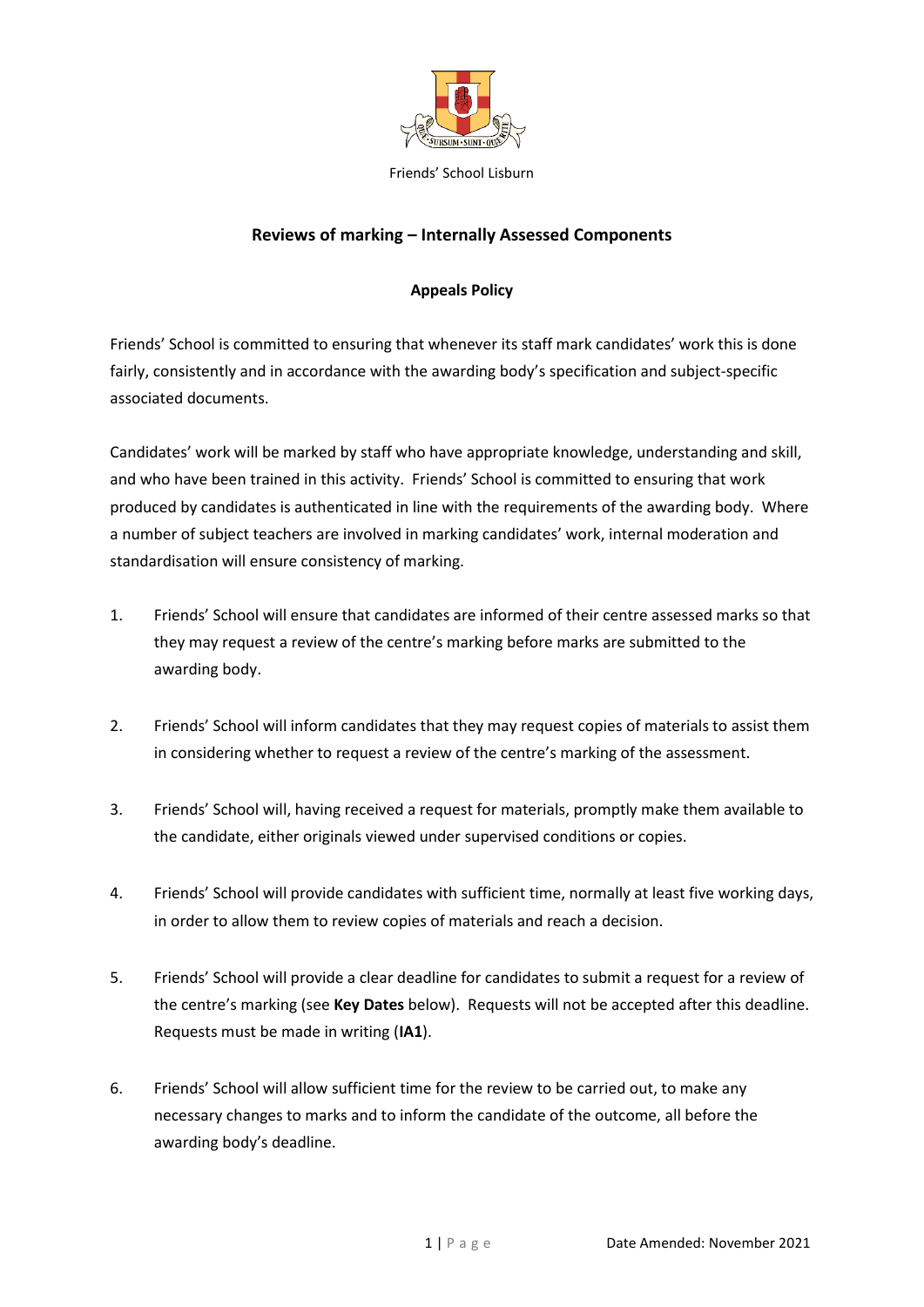- 7. Friends' School will ensure that the review of marking is conducted by an assessor who has appropriate competence, has had no previous involvement in the assessment of that candidate for the component in question and has no personal interest in the outcome of the review.
- 8. Friends' School will instruct the reviewer to ensure that the candidate's mark is consistent with the standard set by the centre.
- 9. Friends' School will inform the candidate in writing of the outcome of the review of the centre's marking (**IA2**).
- 10. The outcome of the review of the centre's marking will be made known to the head of centre. A written record of the review will be kept and made available to the awarding body upon request.

The moderation process carried out by the awarding bodies may result in a mark change, either upwards or downwards, even after an internal review. The internal review process is in place to ensure consistency of marking within the centre, whereas moderation by the awarding body ensures that centre marking is in line with national standards. The mark submitted to the awarding body is subject to change and should therefore be considered provisional.

#### **Key Dates for 2021 – 2022**

| Level       | <b>Subjects</b>         | Last date for issue of<br>results to pupils | Last date for written<br>appeals |
|-------------|-------------------------|---------------------------------------------|----------------------------------|
| <b>GCSE</b> | <b>Business Studies</b> | Thursday 7 April                            | Monday 25 April                  |
| AS and A2   | Art and Design          | Friday 6 May                                | Wednesday 11 May                 |
| GCE/GCSE    | All other subjects      | Friday 1 April                              | Friday 8 April                   |

*Please note that the dates for 2021 – 2022 may be subject to change due circumstances arising from the public health situation.*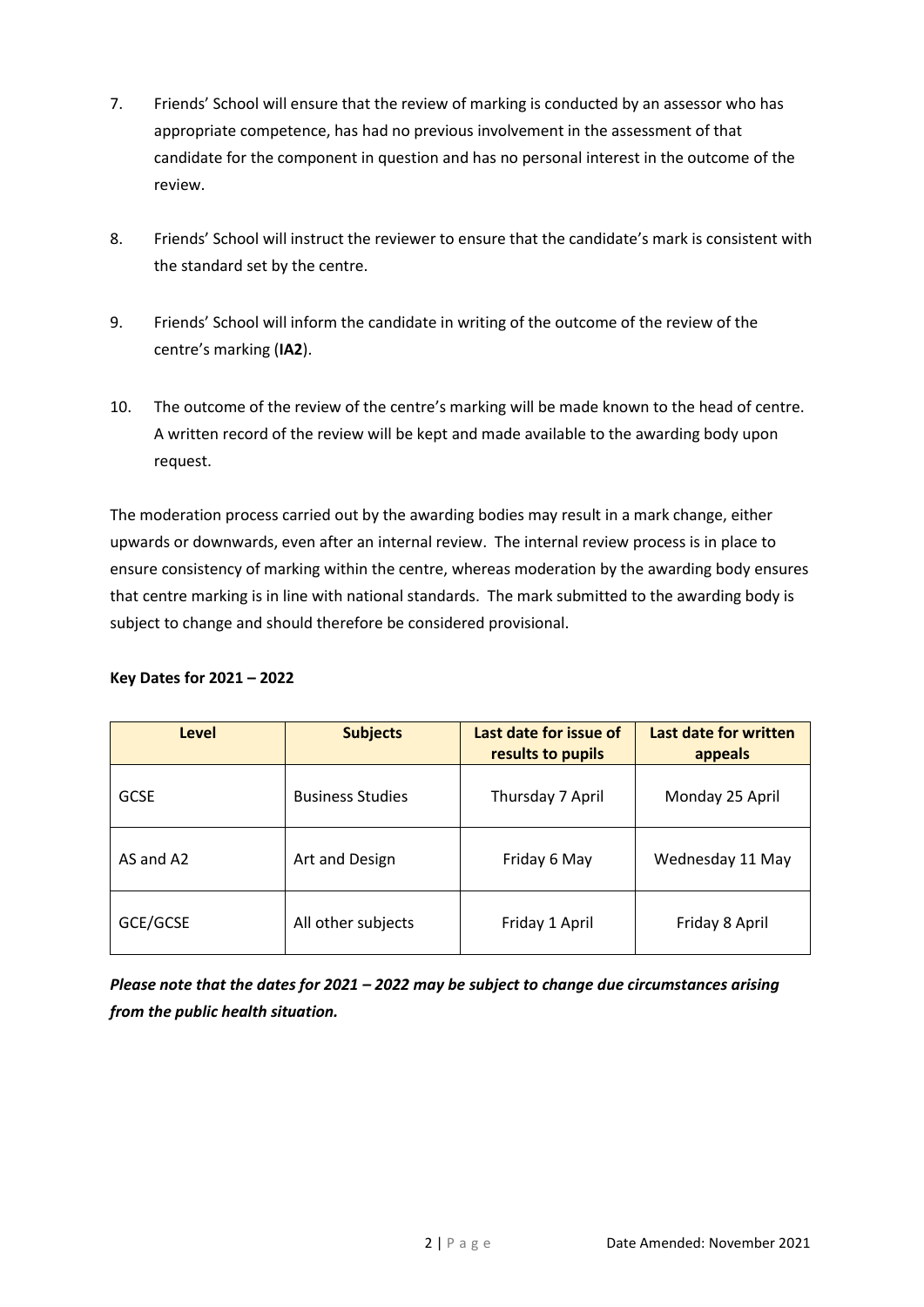

# **Request for Internal Appeal (Form IA1)**

|                                                                                                                                                          |  |           | Examination Number: ____________  |  |  |
|----------------------------------------------------------------------------------------------------------------------------------------------------------|--|-----------|-----------------------------------|--|--|
|                                                                                                                                                          |  |           |                                   |  |  |
|                                                                                                                                                          |  |           |                                   |  |  |
|                                                                                                                                                          |  |           | Awarding Body: __________________ |  |  |
| Please state below the grounds for your appeal:                                                                                                          |  |           |                                   |  |  |
|                                                                                                                                                          |  |           |                                   |  |  |
|                                                                                                                                                          |  |           |                                   |  |  |
|                                                                                                                                                          |  |           |                                   |  |  |
|                                                                                                                                                          |  |           |                                   |  |  |
|                                                                                                                                                          |  |           |                                   |  |  |
|                                                                                                                                                          |  |           |                                   |  |  |
|                                                                                                                                                          |  |           |                                   |  |  |
|                                                                                                                                                          |  |           |                                   |  |  |
| Signed:                                                                                                                                                  |  | Candidate | Date:                             |  |  |
| This form must be signed, dated and returned to the Examination Officer or Head of Centre<br>according to the timescale indicated in the Appeals Policy. |  |           |                                   |  |  |
| <b>Centre Use Only</b>                                                                                                                                   |  |           |                                   |  |  |
|                                                                                                                                                          |  |           |                                   |  |  |
|                                                                                                                                                          |  |           |                                   |  |  |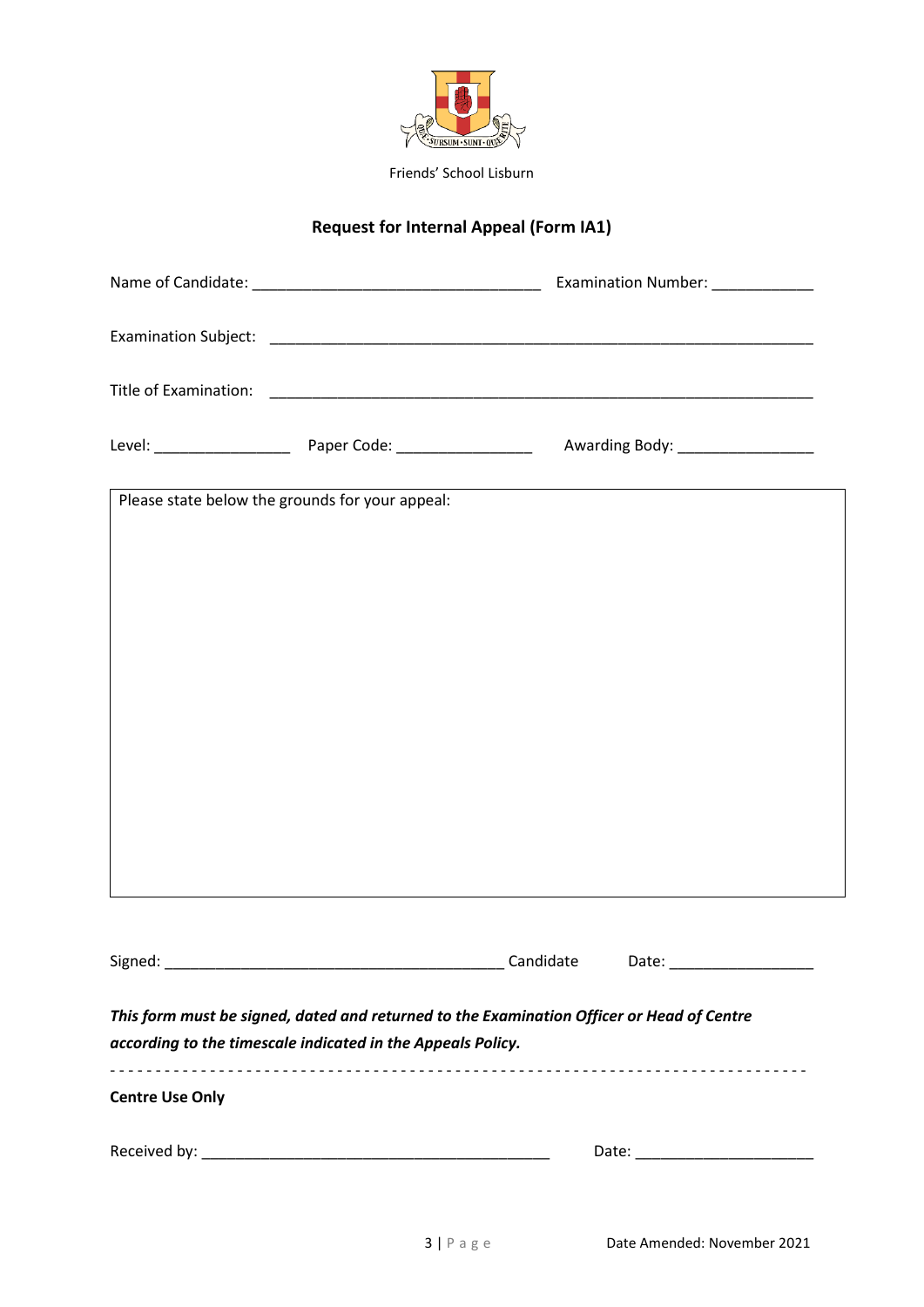

### **Request for Internal Appeal (Form IA2)**

| Outcome: Yes: New Mark ________________________ No: Mark remains at ___________________ |  |  |  |
|-----------------------------------------------------------------------------------------|--|--|--|
| Please describe the actions that were taken                                             |  |  |  |
|                                                                                         |  |  |  |
|                                                                                         |  |  |  |
|                                                                                         |  |  |  |
|                                                                                         |  |  |  |
|                                                                                         |  |  |  |
|                                                                                         |  |  |  |
|                                                                                         |  |  |  |
|                                                                                         |  |  |  |

*This form must be signed, dated and returned to the Examination Officer or Head of Centre according to the timescale indicated in the Appeals Policy. The candidate should be provided with a copy.*